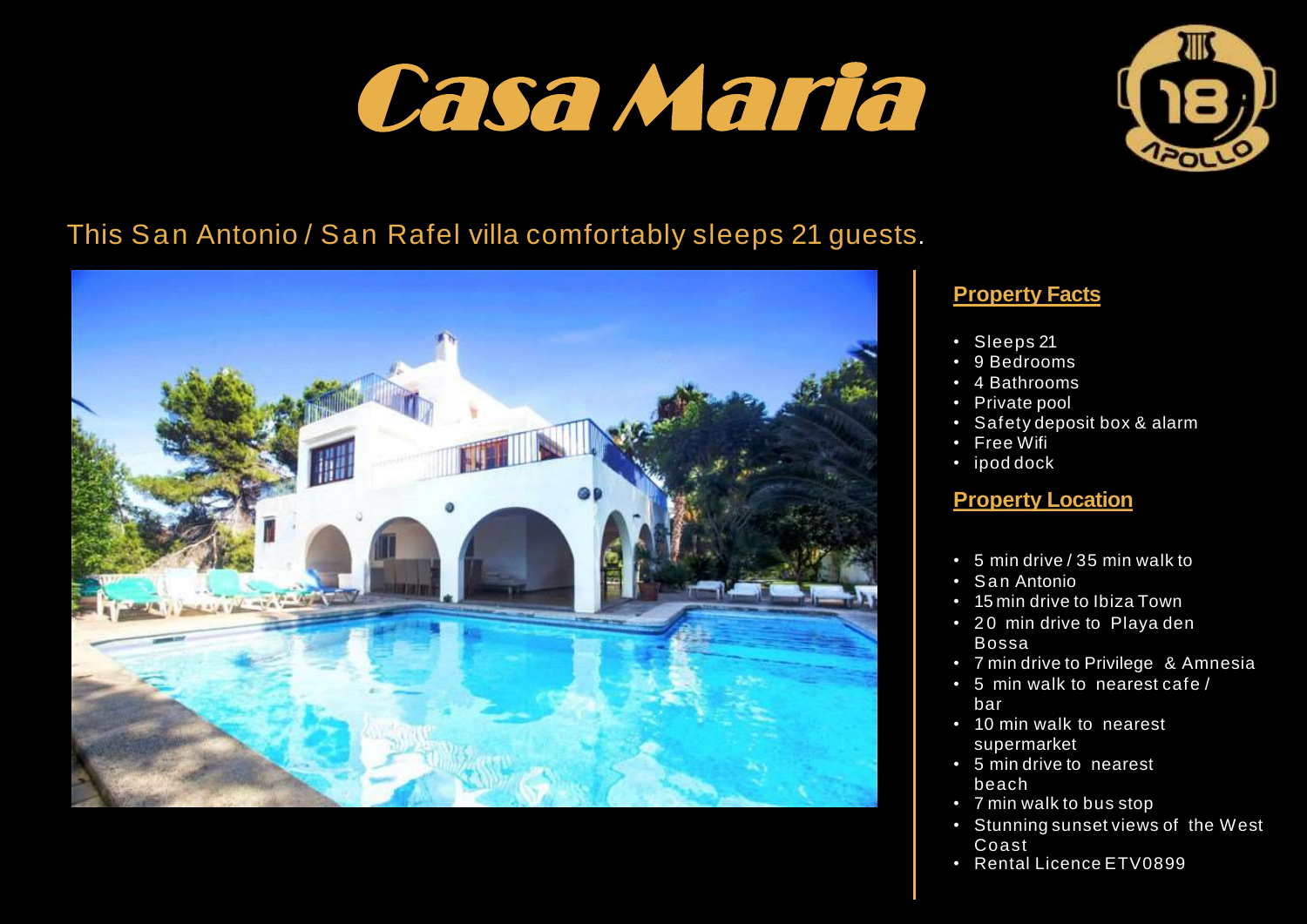



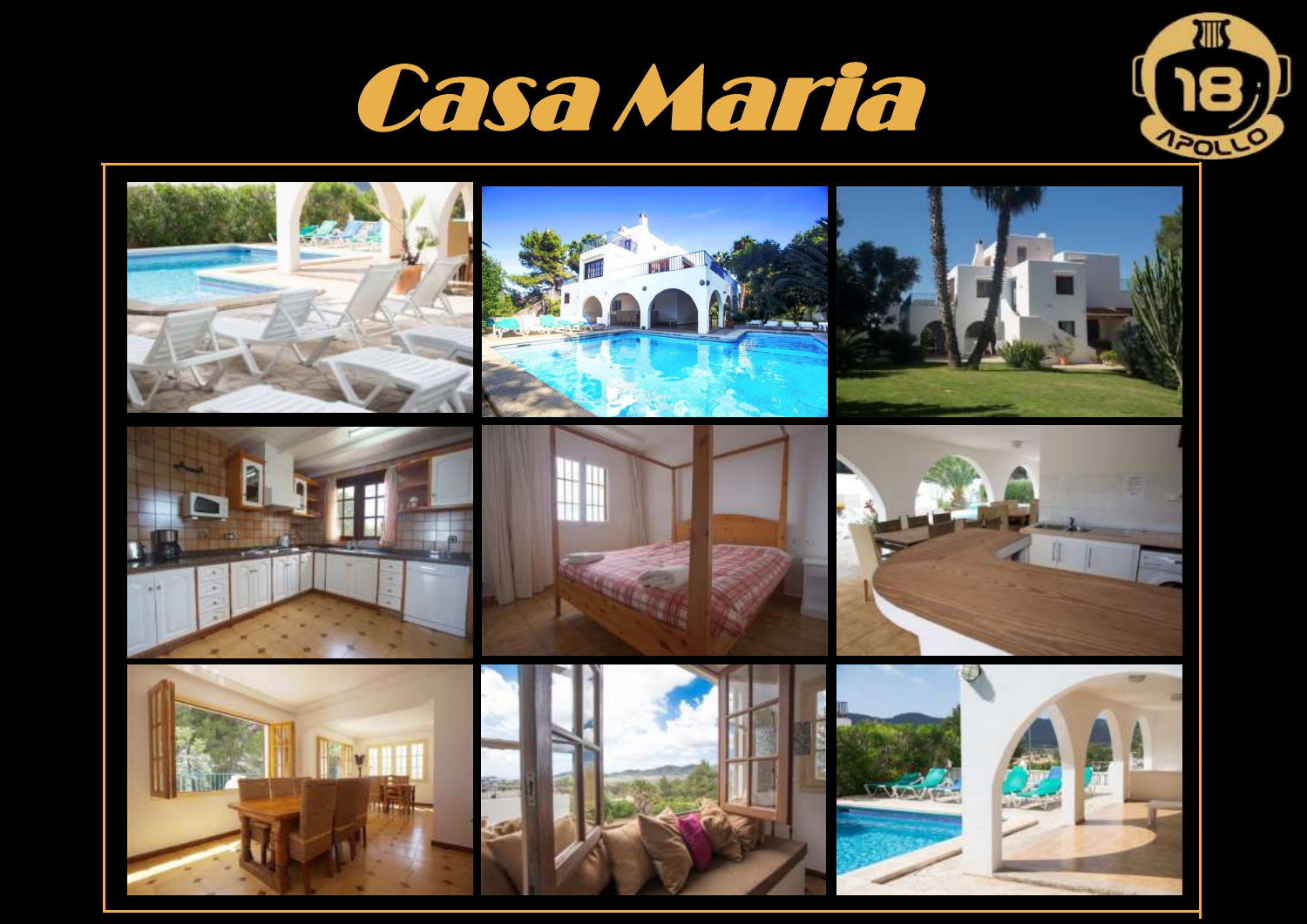# **Villa Maria** Casa Maria



# This San Antonio / San Rafel villa comfortably sleeps 21 guests.

## **About VillaMaria**

Villa Maria is one of our longest established properties and is hugely popular year after year due to its spacious interior and grounds. It is laid out over various split level floors, with numerous terraces and social spaces. It is an ideal villa for groups and families looking for a large villa near San Antonio.

#### **Sunset strip**

Villa Maria is in the fantastic location of Can Tomas, only a few minutes' drive in either direction to the beaches and nightlife of San Antonio or to the bars, restaurants and clubs of San Rafael. The 'Sunset Strip' of Café del Mar. Mambo and Savannah, plus the beach club glamour of Ocean Beach are easily reached from Villa Maria. In the nearby San Rafael area, you are within a short drive of Privilege and Amnesia and ideally located only a couple of minutes' drive from Ibiza Rocks House at Pikes.

### **Spacious and beautiful exterior**

Villa Maria is a light and spacious villa with attractive grounds and numerous social spaces, in a peaceful location but ideally situated near main transport routes to the busiest parts of the island. Entrance to the property is through large iron gates at the top of a driveway that leads to a parking area

for up to three cars. Villa Maria has really beautiful outside spaces, with a large area laid to lawn, various fruit trees, palm trees, tropical shrubs and exotic 'Birds of Paradise' plants.

#### **Stepping inside…**

From the driveway there are steps up to the front door that takes you into a high-ceilinged hallway. To the right is a bathroom, a twin bedroom and a double bedroom with fourposter bed. Ahead is a split level bedroom with one single and one double bed. Down the stairs to your left is a large double bedroom and another bathroom plus a further bedroom with three single beds.

Chill out BBQ, patio and large pool From here you can access the back door to the outdoor kitchen, with sink, oven and hob, washing machine and large fridge for stocking plenty of cold drinks for the outdoor bar. There's a large shaded dining terrace and the spacious, paved pool area with plenty of sun loungers, a chill-out area and a brickbuilt barbecue across from the patio. The large pool is the focal point of the exterior and is of ample size to happily accommodate all guests who may want to cool off at any one time!

#### **Large upperterrace**

Upstairs to the first floor of Villa Maria, you'll find a well-equipped, country-style kitchen with dishwasher,

another fridge-freezer and an oven. Adjoining the kitchen is a large dining room and comfortable sitting room for those wanting to escape the heat at any point of the day. For those who prefer to enjoy the sun all day long, there is large terrace off the dining area overlooking the pool.

#### **Chill-out bed and fab views**

A few steps up from the living area is another high-ceiling bedroom with a single bed and two bunks. On this same level is a modern bathroom with a Balinese tiled shower and a door leading out onto another roof terrace with a shaded chill-out bed and fantastic views towards the sea; the perfect position from which to enjoy the spectacular Ibizan sunsets of the west coast.

There is a further double bedroom at the top of the house with its own private terrace and the same wonderful coastal views. The two new bedrooms are on the lower level accessed by a staircase from the ground floor. There are two twin bedrooms and a spacious shower room plus a small lounge area.

## **Property Facts**

- Sleeps 21
- 9 Bedrooms
- 4 Bathrooms
- Private pool
- Safety deposit box & alarm
- Free Wifi
- ipod dock

## **Property Location**

- 5 min drive / 35 min walk to
- San Antonio
- 15 min drive to Ibiza Town
- 20 min drive to Playa den Bossa
- 7 min drive to Privilege & Amnesia
- 5 min walk to nearest cafe / bar
- 10 min walk to nearest supermarket
- 5 min drive to nearest beach
- 7 min walk to bus stop
- Stunning sunset views of the WestCoast
- Rental Licence FTV0899